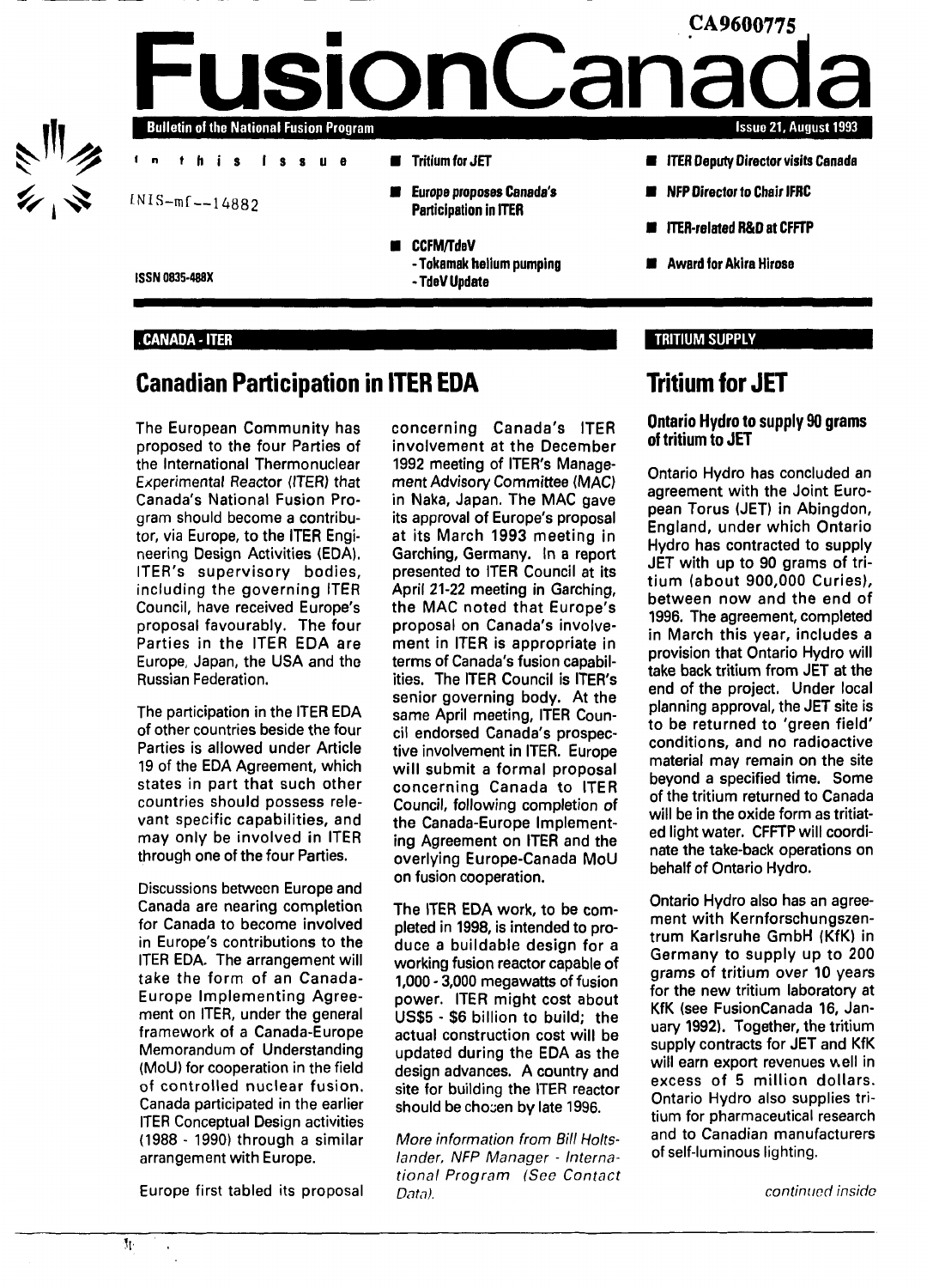# 

# **Plasma Helium Exhaust CCFM/TdeV**

Significant pumping of helium from TdeV plasmas has been demonstrated recently via TdeV's divertors. These graphs, from recent TdeV experimental data, show how plasma biasing and cryogenic divertor pumping can increase the rate of helium exhaust from the TdeV plasma edge. This bleed rate for helium steadily reduces helium levels in the main plasma. The TdeV results indicate that helium control via divertors in fusion reactors may indeed be feasible with good divertor performance. This work is a continuation of TdeV's pioneering demonstrations in 1992 that divertors can be used to pump helium permanently from tokamak plasmas, and today TdeV remains the only divertor tokamak to have demonstrated helium pumping.



Helium was injected into TdeV in measured quantities to monitor its movement in these trials. With biasing and cryogenic divertor pumping, the evacuation time of helium ions from the main plasma to the active divertor was only about 20 times the energy confinement time of TdeV. By contrast, a fusion reactor would require a relative helium evacuation rate of about a factor of two better than this pumping performance (i.e. a helium evacuation time of about 10 times reactor energy confinement time) to avoid undesirable helium buildup in the reactor main plasma which could quench the fusion reaction by dilution.

The bottom graphs, left and right, during a plasma biasing pulse of 0.5 seconds at -130 V, show that a combination of biasing and divertor pumping reduced plasma edge helium concentrations on TdeV by a factor of about six or seven, compared with the case of no biasing and no divertor pumping. Solid-line graphs indicate results with divertor pumping; broken line graphs indicate absence of pumping. Graphs on the right side show results with no biasing. The He II div. graphs show helium pressure in the active divertor. Biasing increases helium divertor pressure (and hence retention) with no pumping. Divertor pumping draws down the divertor **helium pressure with or without plasma biasing, indicating helium exhaust via the pumps.**

More information from Brian Gregory (514) 652-8729 or Réal Décoste (514) 652-8715, Rix (514)652-8625.

**CCFM - Centre canadien de fusion magnétique**

# **TdeV Update**

After the Spring maintenance shutdowns, TdeV began another 10 week experimental program at the beginning of July. Highlights of this program include:

- Extensive plasma edge investigations, including items such as correlations between edge parameters and divertor behaviour, and correlations between impurity flow and bulk ion flow.
- Lithium deposition experiments in TdeV, to assist TFTR at Princeton by measuring hydrogen isotope absorption in lithium deposited on the plasma chamber wall. This data will be useful in TFTR's forthcoming deuterium-tritium fuelled plasma shots, to help Princeton assess tritium quantities retained by lithium wall coatings.
- Further investigation of helium pumping from the plasma via the divertors.
- Study of plasma biasing from inside the plasma separatrix (the plasma's outermost closed magnetic flux surface) with a probe electrode.
- $\blacksquare$  Divertor physics and operational trials, including divertor region radiation and plate heat flux measurements, and plasma impurity retention.

Installation and RF power testing of the 1 MW, 3.7 GHz lower hybrid current drive (LHCD) system is well advanced. The LHCD system is designed to drive TdeV's full 250 kA plasma current by itself. The multijunction LHCD microwave antenna will be installed on TdeV in the autumn. It is hoped to be injecting up to 1 MW of RF heating and current drive before the end of the year. A new and impor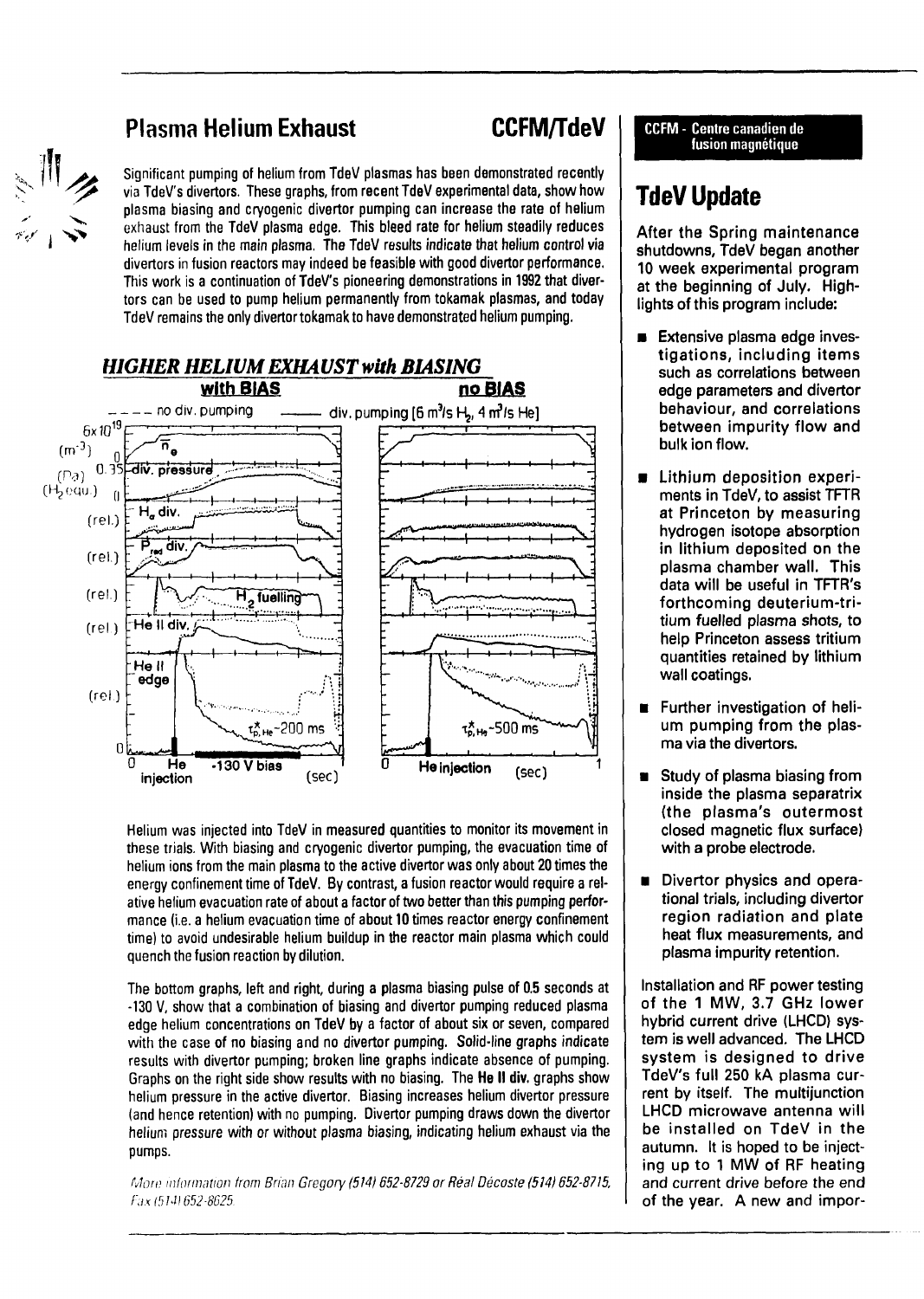TRITIUM SUPPLY

# **Tritium for JET**

continued

JET will use the tritium from Canada in an extended series of deuterium-tritium (DT) fuelling operations in the JET tokamak fusion research machine. Significant amounts of fusion power are expected to be generated on a physics demonstration basis. These DT tokamak experiments are currently scheduled to take place throughout 1996. Deliveries of tritium may begin as early as Spring 1994 so that JET fuel cycle systems and tritium processing and storage facilities may be brought to needed tritium inventory levels and commissioned at operational flow rates.

JET has already been fuelled with DT for some tokamak shots in late 1991, when it produced a peak fusion power of about 2 MW for about 2 seconds. At present, JET is shut down for extensive modifications including installation of single-null divertor. JET tokamak experiments are scheduled to resume at the end of this year with deuterium fuel. The tritium will be supplied from Ontario Hydro's Darlington Tritium Removal Facility (DTRF). By June this year, tritium yield to date from this facility totalled 5.7 kg. Uninterrupted tritium yield rate for the DTRF is 2.5 kg per year.

AECL's Chalk River Laboratories support Ontario Hydro in tritium distribution. AECL recently licensed a shipping container to carry 50 grams of tritium on a titanium storage bed, so that large quantities of tritium can be shipped to Chalk River from the Darlington TRF. On behalf of Ontario Hydro, AECL repackages the bulk tritium for distribution in smaller quantities. AECL designed and built the 50 gram shipping container, which has been granted a type B(U) license. This container, with its U=Universal license designation, can be used for international shipments.

More information from Bill Meeker or Gwen Keene at Ontario Hydro International, (416) 506-4949 or -4936 , Fax (416) 506-4684, or from Mike Ward, AECL Research Company (613) 584-3311 ext. 1663.

### ITER/Next Step

# **Industry Qualification for EC ITER R&D**

In anticipation of Canada's involvement with Europe's contributions to the ITER EDA, Canada was invited by Euratom earlier this year to submit names of Canadian companies capable of participating in the Technology R&D Tasks of the ITER EDA to be undertaken by Europe. Euratom has defined 15 key technologies for the Next Step in fusion reactor development. Here, Next Step refers to a burning plasma fusion machine such as ITER or NET. For each key technology, Euratom is establishing a list of suitably qualified industrial concerns to undertake R&D tasks. The lists would be used by the Euratom Home Team Leader when tendering for ITER EDA Technology R&D Tasks. Pending completion of Europe-Canada arrangements for Canada's involvement in Europe's ITER contributions, Euratom intends to include approved Canadian companies in these lists, subject to a qualification process. On lo a quanncation process. On<br>helf of Canada, CEFTP cani nated the following companies, nated the following companies, and coordinated submission to Euratom of their technical cre-<br>dentials:

Vacuum Vessel, Shield and Blanket:

Vessel Shield Models: CANATOM, Inc. Montréal, Québec Contact: Tom Gellatly (514) 288- 1990, Fax (514) 289-9300

CANATOM Subcontractor resources: Spectrum Engineering Corp., AECL CANDU, NUMET Engineering Ltd.

Blanket Segment Models: Spectrum Engineering Corp. Peterborough, Ontario Contact: Jack Richman (705) 743- 7520, Fax (705) 743-9878.

Spectrum Subcontractor resources: CANATOM, Inc., AECL CANDU, AECL Research, Numet.

### Remote Handling Equipment

Qualification of Standards and Tools; Transporters and End Effectors: SPAR Aerospace Ltd. Brampton, Ontario Contact: Brian Fuller (416) 790- 4439, Fax (416) 790-4400.

SPAR Subcontractor resources: General Electric Canada Inc., AECL CANDU, Wardrop Engineering Inc., Spectrum, Numet, Vadeco Int'l Inc.

### Fuel Cycle

Components for Tritium Handling, Shipping and Atmosphere Detritiation:

Ontario Hydro, Toronto, Ontario Contact: Sav Sood (416) 592- 5501, Fax (416) 592-4483

Ontario Hydro Subcontractor resources: AECL CANDU, AECL Research, Wardrop, Spectrum, Numet.

### Plasma Engineering:

High Frequency (radiofrequency) Transmission Lines: MPB Technologies Inc. Dorval, Québec Contact: Dr. Guy LeCLair (514) 652-8743, Fax (514) 683-1727.

More information from Gary Vivian CFFTP (416) 855-4733, Fax (416) 823-8020, or from Bill Holtslander, NFP (See Contact Data).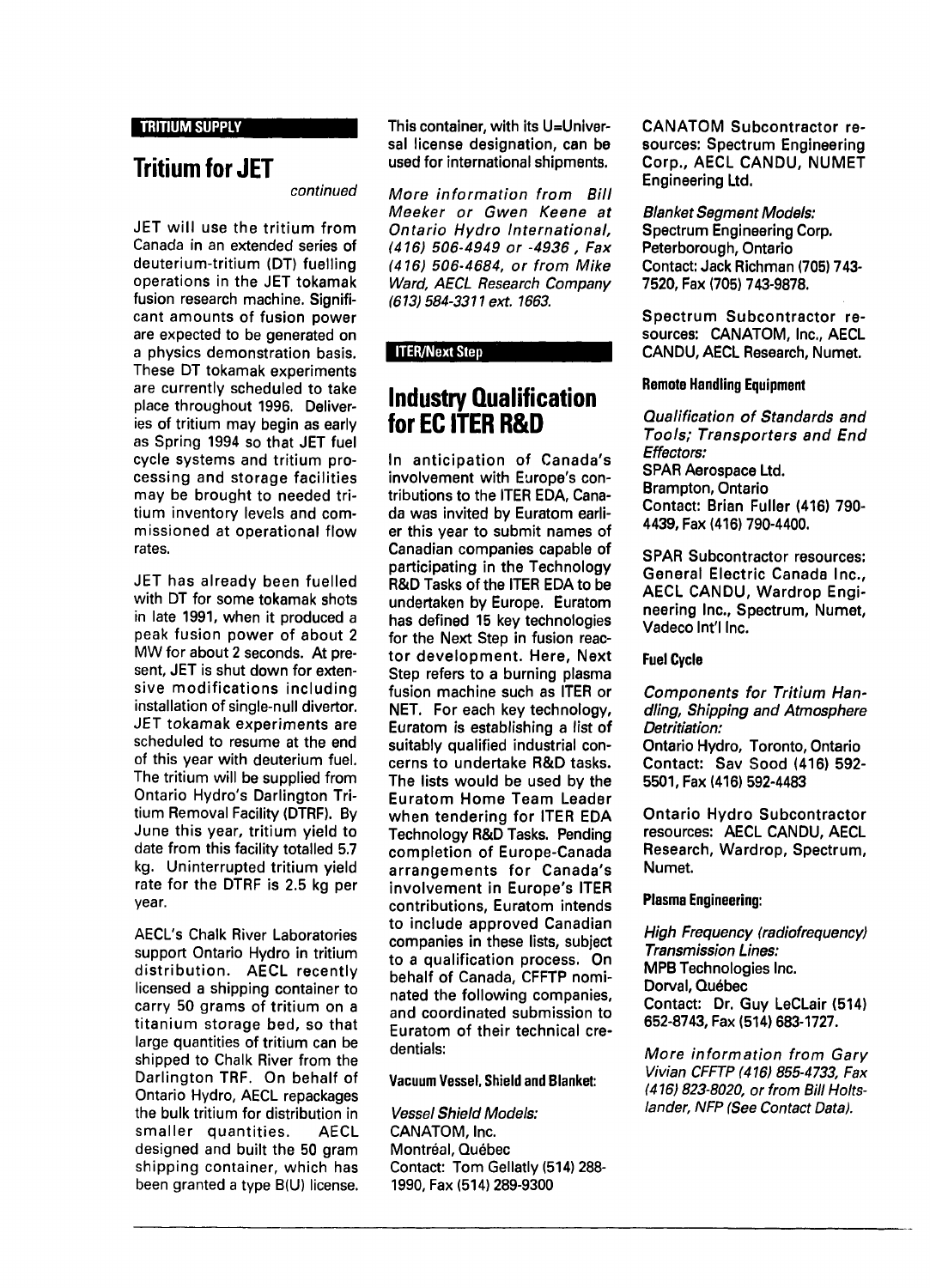Yoshida thought could be suit-<br>able for atmospheric detritiation. and other duties in the ITER fuel able for atmospheric detritiation. hydrogen isotope separation, cycle.



Dr. Valeri Chuyanov (left front), Deputy Director - ITER Joint Central Team, pauses for a photograph with Dr. Hiroshi Yoshida (centre front) during their visit to AECL Chalk River Laboratories in June. Drs. Chuyanov and Yoshida made a one week tour in June of Canadian fusion and nuclear sites. They are escorted here by Bill Holtslander (right), National Fusion Program Manager - International Programs, and by Peter Allsop (at back) of Chalk River's Tritium Technology Group.

ing in plasmas, and confinement studies of tokamaks."

Prof. Hirose was nominated for the Award by Karl Lonngren (Univ. of Iowa) and Brian Gregory (CCFM/INRS). His contributions to plasma science span many years, dating back to his Master's program on current driven ion acoustic instability. He is known as an excellent theoretician as well as a talented experimenter - an uncommon combination. As well as his many theoretical interests, Akira Hirose and his Saskatchewan group are experimentally investigating Ohmic H-modes, magnetic fluctuations in tokamak plasmas, anomalous thermal diffusivity and compact toroid fuelling, among other topics. He designed Saskatchewan's STOR-M tokamak and supervised its construction.

Among his numerous past and present advisory and committee posts in plasma science, Akira is a member of the Advisory Committee for Centre canadien de fusion magnétique. He is an editorial advisor for IEEE Transactions in Plasma Science, and for Canadian Journal of Physics.

Prof. Akira Hirose can be contacted at University of Saskatchewan Physics Dept. (306) 966-6414, Fax (306) 966-6400.

## INTERNATIONAL

# **IEEE Award of Merit for Akira Hirose**

The Nuclear and Plasma Sciences Society of the IEEE (Institute of Electrical and Electronic Engineers) has presented Prof. Akira Hirose with its 1993 Merit Award for his contributions to plasma science. Prof. Hirose is leader of the Plasma Physics Group at University of Saskatchewan. The IEEE Merit Award - given rarely, only to those of exceptional merit - was presented to him in Vancouver on June 7, at the 20th IEEE International Conference on Plasma Sciences.

The Merit Award citation commends Prof. Hirose: "For pioneering contributions to the understanding of linear waves, instabilities, and turbulent heat-



Prof. Akira Hirose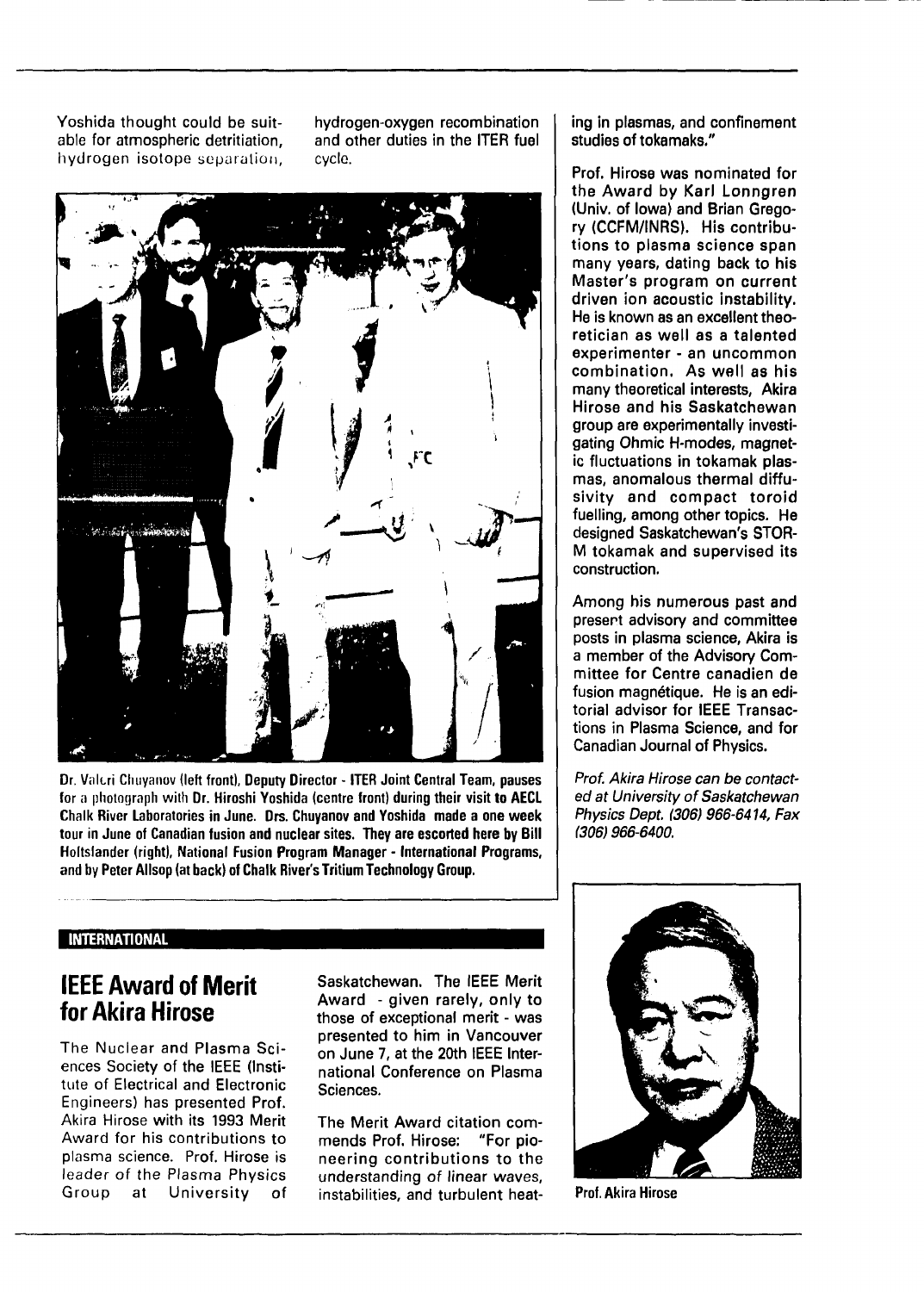tant diagnostic is **to** be **fitted on** TdeV in October for measuring the electron velocity **distribution** of **LHCD-driven plasma current.** This **instrument** - **an Electron** Cyclotron Transmission device was designed and **built by** University of Maryland in collaboration with **CCFM.**

Further information from Réal Décoste (514) 652-8715 or Brian Gregory (514) 652-8729, Fax (514) 652-8625.

### *<u><b>INTERNATIONAL</u>*

# NFP Director Selected as IFRC Chair

Dr. David Jackson, Director-National Fusion Program, was selected to chair the International Fusion Research Council **(IFRC)** of the International Atomic Energy Agency (IAEA), at the Council's July 8 meeting in Vienna.

The IFRC advises the IAEA Director General on the Agency's coordinated fusion research programs and matters such as fusion-related conferences, workshops and publications.

### **yCFFTP-Canadian Fusion Fuels Technology Project**

# ITER-related R&D Programs at **CFFTP**

The Canadian Fusion Fuels Technology Project (CFFTP) is Canada's coordinating centre for ITERrelated technology R&D. CFFTP's own fusion technology development R&D programs are influenced by the technology needs of next step machines such as ITER. Included in CFFTP's 1993 R&D programs are projects addressing technology areas identified by Europe as being relevant to ITER and other next step machines. The scope of CFFTP's 1994 program content **will be verified when the level of CFFTP's 1994 funding - which is at present being negotiated - has been determined. Elements of CFFTP's 1993 programs relevant to next step machines include:**

### **Fuel Cycle**

- **Reactor torus exhaust processing**
- **Minimization of tritium inventory**
- **Isotope separation system design code development**
- **Detritiation processes**
- **Common fuel processes such as tritium monitoring and accounting, and tritium transportation.**

## **Remote Handling Equipment**

- **Transporters and End Effectors**
- **m Radiation hardened multiplexer for robotics control systems**
- **Blanket handling devices**
- **Fibre optics**

### **Standards and Tools**

- **Remote weld inspection technology**
- **Common Subsystems and tests**

### **Vacuum Vessel, Shield and Blanket**

- **Design and testing of shield and driver blanket**
- **Cooling System design**
- **Water radiolysis**

### **Plasma Facing Components**

- **Beryllium properties**
- $\blacksquare$ **Doped graphites**
- **Hydrogen isotope retention in**  $\blacksquare$ **refractory metals**
- **Divertor heat transfer**
- Divertor probe

### **Safety and Environment**

- **Operational safety assessment**
- **Reference accident consequences**
- **Probabilistic safety studies**
- **Integrated safety analyses**

More information from Gary Vivian, CFFTP, (416) 855-4733, Fax (416)823-8020.

### **TTER**

# **ITER Deputy Director Chuyanov Tours Canadian Centres**

**Valeri Chuyanov, Deputy Director of the ITER Joint Central Team, visited Canadian fusion and nuclear power centres on a familiarization visit during June 1-5. He was also visiting Canada to attend the IAEA technical meeting on fusion safety held in Toronto June 7-11. He was accompanied on his Canadian tour by Hiroshi Yoshida, Tritium Plant Group leader, ITER Naka Co-centre. The tour was hosted by CFFTP.**

**Dr. Chuyanov visited the fusion and fission sites in order to familiarize himself with Canada's fusion and nuclear power programs, its nuclear science and technology infrastructure, and Canada's fusion-relevant technology capabilities. Since Canada intends to contribute to ITER in association with the European Community, Dr. Chuyanov took the opportunity to assess at first hand the scope of Canadian nuclear and fusion capabilities. The sites visited were CFFTP, the Bruce nuclear power plant site, AECL Chalk River Laboratories, the Darlington Tritium Removal Facility, SPAR Aerospace and Ontario Hydro Research Division.**

**After his one-week tour, Dr. Chuyanov remarked that he was surprised and impressed that Canada, with a relatively small population (30 million) had built a completely self-contained nuclear industry of excellent capability. He felt that Canada could indeed make valuable contributions to ITER. He said that he could see immediate possibilities for applications in ITER of some of the technologies he encountered** in **Canada. For example, he was interested in a** hydrophobic catalyst, **developed** at **AECL's Chalk** River **Laboratories, which both he and Dr.**